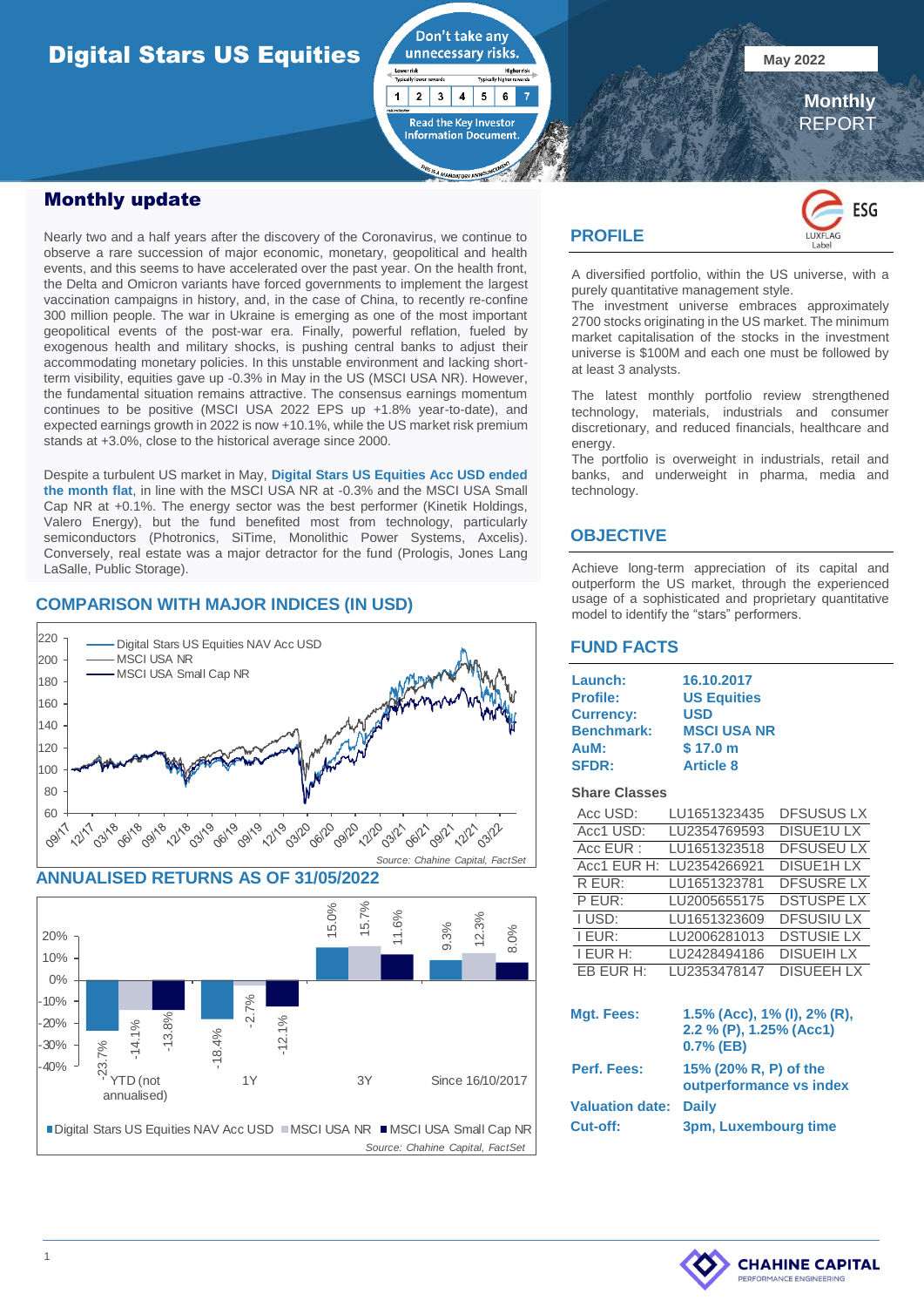### **TOP HOLDINGS AND BEST CONTRIBUTORS (31/05/2022)**

| <b>Top positions</b>        | <b>Weights</b> | 1 Month<br><b>Top contributors</b><br>perf |       | 1 Month<br>contribution |
|-----------------------------|----------------|--------------------------------------------|-------|-------------------------|
| Photronics, Inc.            | 1.80%          | Photronics, Inc.                           | 45.0% | 0.59%                   |
| Perficient, Inc.            | 1.74%          | SiTime Corporation                         | 26.4% | 0.34%                   |
| Penske Automotive Group, In | 1.72%          | Kinetik Holdings Inc. Class A              | 20.5% | 0.28%                   |
| ExIService Holdings, Inc.   | 1.62%          | BlueLinx Holdings Inc.                     | 24.0% | 0.24%                   |
| W. R. Berkley Corporation   | 1.62%          | Valero Energy Corporation                  | 17.2% | 0.22%                   |

*Source: FactSet*

#### **PERFORMANCE ATTRIBUTION (EXCL. FEES) - MAY 2022**

| From 29/04/2022<br>to 31/05/2022 | <b>Average</b><br>Weight | <b>Total</b><br><b>Return</b> | <b>Contribution</b><br><b>To Return</b> |
|----------------------------------|--------------------------|-------------------------------|-----------------------------------------|
| Total                            | 100.0%                   | 0.1%                          | 0.1%                                    |
| Information Technology           | 20.0%                    | 4.0%                          | 0.86%                                   |
| Energy                           | 4.0%                     | 10.1%                         | 0.42%                                   |
| Industrials                      | 16.2%                    | 2.2%                          | 0.29%                                   |
| [Futures]                        | 2.4%                     | 0.1%                          | 0.01%                                   |
| <b>Communication Services</b>    | --                       |                               |                                         |
| <b>Utilities</b>                 |                          |                               |                                         |
| <b>Consumer Staples</b>          | 1.9%                     | $-1.2\%$                      | $-0.01%$                                |
| <b>Health Care</b>               | 5.6%                     | $-1.2%$                       | $-0.12%$                                |
| Financials                       | 19.7%                    | $-0.6%$                       | $-0.15%$                                |
| <b>Materials</b>                 | 6.4%                     | $-4.0%$                       | $-0.24%$                                |
| <b>Consumer Discretionary</b>    | 18.6%                    | $-1.6%$                       | $-0.30%$                                |
| <b>Real Estate</b>               | 5.1%                     | $-11.8%$                      | $-0.64%$                                |
|                                  |                          |                               | Source: FactSet                         |



## **STRUCTURE AND MANAGEMENT**

| <b>Fund Managers:</b>                                                                                                  | Aymar de Léotoing<br>Julien Bernier                                                                                                    |  |  |  |
|------------------------------------------------------------------------------------------------------------------------|----------------------------------------------------------------------------------------------------------------------------------------|--|--|--|
| Location:                                                                                                              | Luxembourg                                                                                                                             |  |  |  |
| Luxembourg-based<br>Management Company                                                                                 | Man. Company: J. Chahine Capital, a<br>CSSF-regulated Asset                                                                            |  |  |  |
| Legal Form: Sub-fund of DIGITAL FUNDS, a<br>Luxembourg-based SICAV under Part I of the<br>Luxembourg Law of 20/12/2002 |                                                                                                                                        |  |  |  |
| Custodian:<br><b>Transfer Agent:</b><br><b>Administration:</b><br>Auditor:                                             | UBS Europe SE (Lux. branch)<br><b>Northern Trust Global Services</b><br><b>Northern Trust Global Services</b><br><b>PwC Luxembourg</b> |  |  |  |
|                                                                                                                        | <b>Registration:</b> Austria, Belgium, France,                                                                                         |  |  |  |

Germany, Luxembourg, Netherland, Spain, Switzerland, United Kingdom

### **KEY FIGURES (31/05/2022)**

| VNI (Acc USD):    | \$150.76 |
|-------------------|----------|
| VNI (Acc1 USD):   | \$85.66  |
| VNI (Acc EUR) :   | € 135.04 |
| VNI (Acc1 EUR H): | € 84.29  |
| VNI (R EUR):      | € 132.25 |
| VNI (P EUR):      | € 126.11 |
| VNI (I USD):      | \$153.76 |
| VNI (I EUR):      | € 146.90 |
| VNI (I EUR H):    | € 86.71  |
| VNI (EB EUR H):   | € 80.01  |
|                   |          |

Return since inception:  $+50.8\%$ <br>Return last month:  $-0.0\%$ Return last month:

| <b>Risk statistics</b>    | 1Y              | <b>3Y</b> |  |  |
|---------------------------|-----------------|-----------|--|--|
| <b>Beta vs. Benchmark</b> | 1.21            | 1.22      |  |  |
| <b>Volatility</b>         | 25.7%           | 30.9%     |  |  |
| <b>Sharpe Ratio</b>       | $-0.72$         | 0.48      |  |  |
|                           | Source: FactSet |           |  |  |

| <b>Risk statistics</b>                                                                                                                                           | 1 Y                                    | <u>3Y</u>    |
|------------------------------------------------------------------------------------------------------------------------------------------------------------------|----------------------------------------|--------------|
| Beta vs. Benchmark                                                                                                                                               | 1.21                                   | 1.22         |
| <b>Volatility</b>                                                                                                                                                | 25.7%                                  | 30.9%        |
| <b>Sharpe Ratio</b>                                                                                                                                              | $-0.72$                                | 0.48         |
|                                                                                                                                                                  |                                        | Source: Fact |
| SRRI (Acc Share):                                                                                                                                                | 7                                      |              |
| Stocks:<br><b>Equity Exposure:</b><br>Median Market Capitalisation:<br>% Small caps (< USD 3 Bio):<br>% Mid caps (< USD 10 Bio):<br>% Large caps (> USD 10 Bio): | 76<br>99.3%<br>55.7%<br>75.1%<br>42.4% | €4 905 M     |
| <b>Since</b><br><b>Inception</b><br>$+50.8%$<br>$+70.7%$<br>$+42.8%$<br>pital, FactSet                                                                           |                                        |              |
| Find out more about<br>the funds<br><b>DIGITAL FUNDS</b><br>on our website.                                                                                      |                                        |              |
| chahinecapital.com                                                                                                                                               |                                        |              |

## **CALENDAR RETURNS**

| 31/05/2022                                                      | 2022      | 2021     | 2020     | 2019     | 2018      | 2017*                           | <b>Since</b><br><b>Inception</b> |
|-----------------------------------------------------------------|-----------|----------|----------|----------|-----------|---------------------------------|----------------------------------|
| Digital Stars US Equities NAV Acc USD                           | $-23.7%$  | $+37.9%$ | $+23.8%$ | $+28.9%$ | $-13.2\%$ | $+3.4%$                         | $+50.8%$                         |
| <b>MSCI USA NR</b>                                              | $-14.1\%$ | $+26.5%$ | $+20.7%$ | $+30.9%$ | $-5.0\%$  | $+4.8%$                         | $+70.7%$                         |
| MSCI USA Small Cap NR                                           | $-13.8%$  | $+19.1%$ | $+18.3%$ | $+26.7%$ | $-10.4\%$ | $+3.5%$                         | $+42.8%$                         |
| * Perfermances 2017 calculated from incention date (16/10/2017) |           |          |          |          |           | Course: Chabina Capital EastCot |                                  |

*\* Performances 2017 calculated from inception date (16/10/2017) Source: Chahine Capital, FactSet*